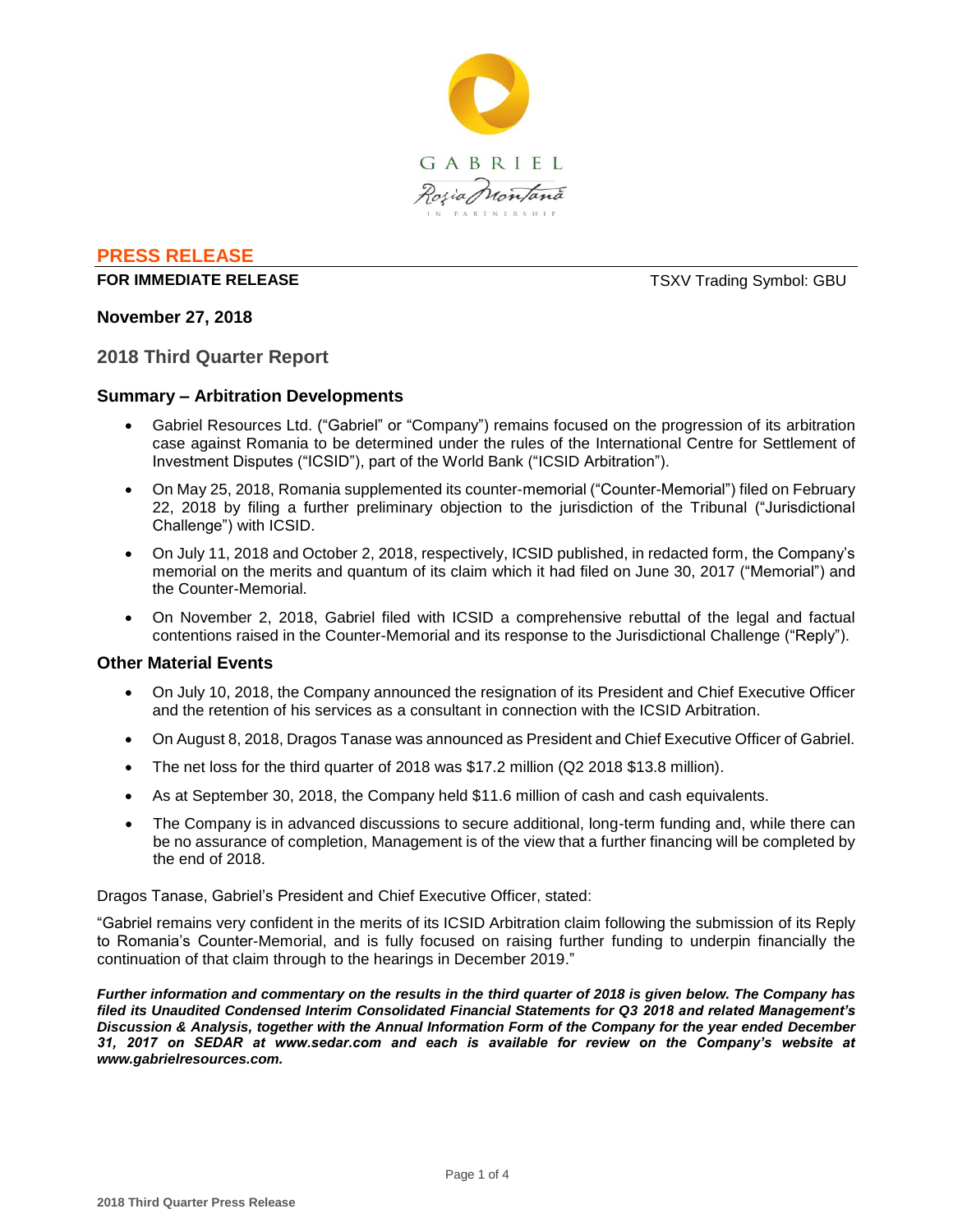For information on this press release, please contact:

Dragos Tanase President & CEO Phone: +4021 223 1351 Max Vaughan Chief Financial Officer Mobile: +44 7823 885503 max.vaughan@gabrielresources.com Richard Brown Chief Commercial Officer Mobile: +44 7748 760276 richard.brown@gabrielresources.com

*Neither TSX Venture Exchange nor its Regulation Services Provider (as that term is defined in policies of the TSX Venture Exchange) accepts responsibility for the adequacy or accuracy of this release.*

# **Further Information**

## **Status of the ICSID Arbitration**

- The ICSID Arbitration seeks compensation for all of the losses and damages suffered by the Company and its wholly-owned subsidiary, Gabriel Resources (Jersey) Ltd. (together "Claimants"), resulting from the Romanian State's wrongful conduct and its breaches of the protections afforded by certain treaties for the promotion and protection of foreign investment to which Romania is a party against expropriation, unfair and inequitable treatment and discrimination in respect the Roșia Montană gold and silver project (the "Roșia Montană Project") and the prospective gold, silver and porphyry copper deposits in the neighbouring Bucium concession area ("Projects") and related licenses.
- On November 2, 2018, the Claimants submitted their Reply which sets out a comprehensive rebuttal of the legal and factual contentions raised in the Counter-Memorial and includes Gabriel's response to the supplemental preliminary objections in the Jurisdictional Challenge.
- The Reply was filed in accordance with a schedule established by procedural orders of the Tribunal ("Procedural Orders"), including a recent revision to the calendar that prescribed the following key dates:
	- $\circ$  Romania to file its response to the Reply ("Rejoinder") and its reply on the Jurisdictional Challenge by May 10, 2019.
	- o Gabriel to file its surrejoinder with regard to the Jurisdictional Challenge by June 14, 2019.
	- $\circ$  The Tribunal will hold a hearing on the merits of the claim from December 2 to 13, 2019.
- Following a process prescribed by the Procedural Orders, redacted versions of the Memorial and the Counter-Memorial were published on the ICSID website on July 11, 2018 and October 2, 2018, respectively. A copy of the Jurisdictional Challenge submission is also available on the ICSID website. A redacted version of the Reply will be published on the ICSID website following completion of a process prescribed by the Procedural Orders.

## **UNESCO World Heritage List**

 At its meeting on July 2, 2018, the UNESCO World Heritage Committee accepted a late request of the Romanian Government to postpone its decision on the inclusion of the Roșia Montană Mining Cultural Landscape on the UNESCO World Heritage List due to the "ongoing international arbitration". In media reports, the Romanian Minister of Culture subsequently confirmed that the Romanian Government had requested the postponement of a decision on the file until such time as the ICSID Arbitration is settled in order to "to protect the national assets and financial interests of the Romanian state".

## **VAT Assessment**

 As previously reported, the RON 27m (approximately \$8.6m) VAT assessment (the "VAT Assessment") levied against Rosia Montana Gold Corporation ("RMGC") (together with a further demand of RON 18.6 million (approximately \$6.0 million) in respect of related interest and penalties) by the Romanian National Agency for Fiscal Administration ("ANAF") relates to VAT refunds previously claimed and received by RMGC from the Romanian tax authorities in respect of RMGC's purchase of goods and services from July 2011 to January 2016.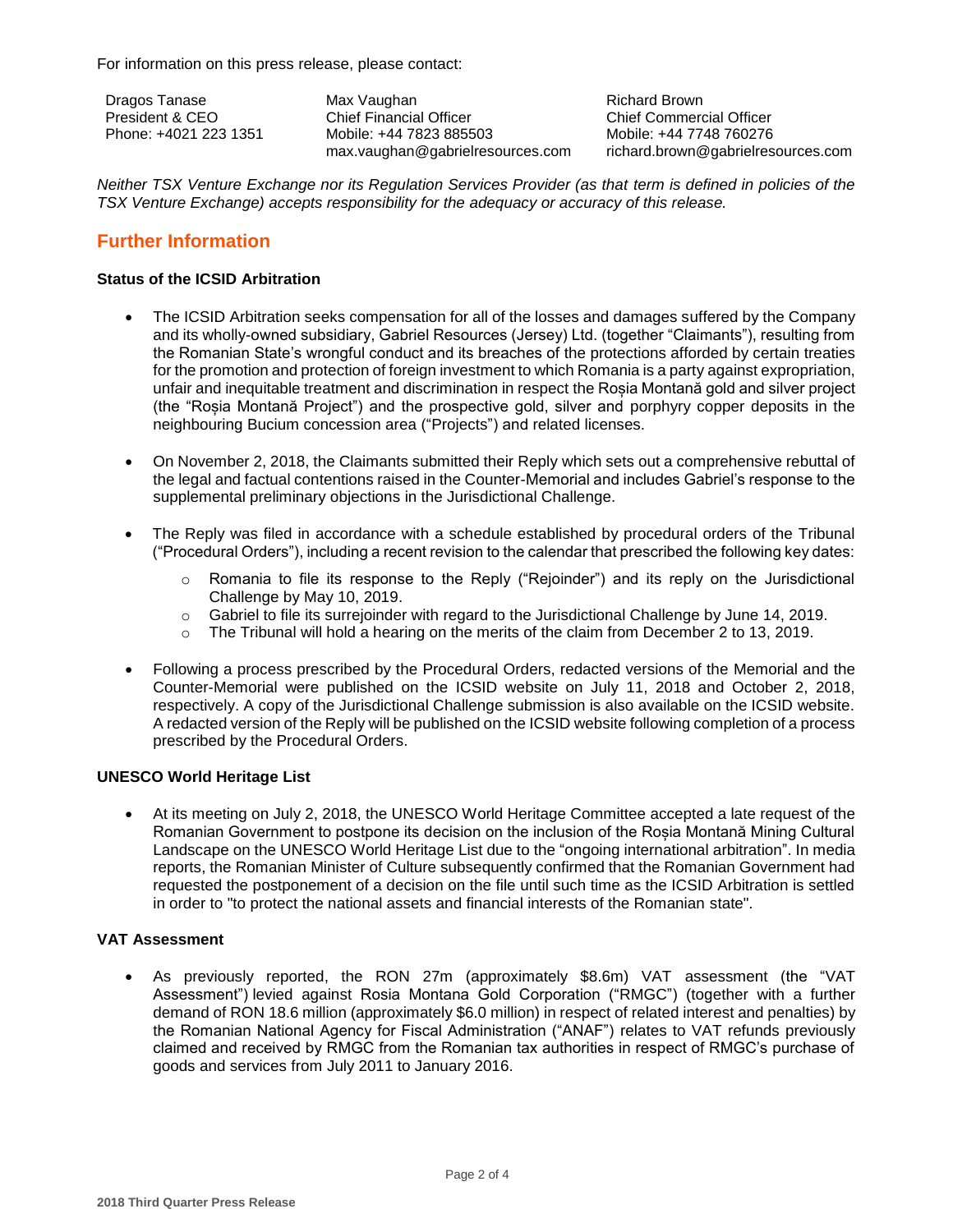- On April 5, 2018, RMGC initiated an action before the Alba Iulia Court of Appeal (Division for Administrative and Tax Claims) seeking the annulment of the VAT Assessment. The next hearing date for such challenge has been set for January 16, 2019.
- RMGC also filed a request for a stay of enforcement of the VAT Assessment before the Alba Iulia Court of Appeal on August 10, 2017. On October 2, 2017, the Alba Iulia Court of Appeal admitted RMGC's request for a stay of enforcement of the VAT Assessment, pending the determination of RMGC's annulment challenge of the VAT Assessment. ANAF subsequently filed an appeal against this decision with the High Court of Cassation and Justice and RMGC has filed a statement of defence in response to ANAF's appeal. The High Court of Cassation and Justice has set a hearing date of January 17, 2019 for these proceedings.
- The Company intends to pursue all available legal avenues to challenge the VAT Assessment along with the interest and penalties and to fully protect its rights and assets.

#### **Management Changes**

- On July 10, 2018 the Company announced that the former President and Chief Executive Officer, Jonathan Henry, resigned from his position. Mr. Henry continues to act as a consultant in connection with the ICSID Arbitration claim against Romania.
- On August 8, 2018, the Company appointed Dragos Tanase as President and Chief Executive Officer. Mr Tanase has been the managing director of RMGC for 10 years, a position in which he continues to serve.

#### **Liquidity and Capital Resources**

- As at September 30, 2018, the Company held \$11.6 million of cash and cash equivalents.
- The Company's average monthly cash usage during Q3 2018 was \$4.3 million (Q2 2018: \$2.4 million, excluding the receipt of proceeds of \$3.9m from the sale of a ball mill). At the end of Q3 2018, accruals for costs in respect of the ICSID Arbitration amounted to \$6.2 million (Q2 2018: \$3.4 million). The increase in cash usage since the first half of 2018 is due principally to the significant legal and other advisory services required by the Company for the preparation and submission of the Reply.
- The Company believes that it has sufficient sources of funding to cover its planned activities through to the end of December 2018. The Group requires additional funding in the short-term to maintain its primary assets, as well as its License and associated rights and permits, and to continue to fund the material estimated costs associated with advancing the ICSID Arbitration. The Company is in advanced discussions with its principal securityholders to secure additional, long-term funding. As of the date of this press release, and while there can be no assurance of completion, Management is of the view that a further financing will be completed by the end of 2018.

#### **Financial Performance**

 The net loss for the third quarter of 2018 was \$17.2 million which was impacted by higher costs related to the submission of the Reply in the ongoing ICSID arbitration, amounting to \$8.9 million in the current quarter versus \$0.7 million in 2017 comparable quarter, and by contractual termination expenses.

#### **About Gabriel**

Gabriel is a Canadian resource company listed on the TSX Venture Exchange. The Company's principal focus has been the exploration and development of the Roșia Montană gold and silver project in Romania ("Roşia Montană Project"). The Roşia Montană Project, one of the largest undeveloped gold deposits in Europe, is situated in the South Apuseni Mountains of Transylvania, Romania, an historic and prolific mining district that since pre-Roman times has been mined intermittently for over 2,000 years. The exploitation license ("License") for the Roşia Montană Project is held by Roșia Montană Gold Corporation S.A., a Romanian company in which Gabriel owns an 80.69% equity interest, with the 19.31% balance held by Minvest Roșia Montană S.A., a Romanian state-owned mining company. It is anticipated that the Roşia Montană Project would bring over US\$24 billion (at US\$1,200/oz gold) to Romania as potential direct and indirect contribution to GDP and generate thousands of employment opportunities.

Upon obtaining the License in June 1999, the Group (as defined below) focused substantially all of their management and financial resources on the exploration, feasibility and subsequent development of the Roşia Montană Project. Despite the Company's fulfilment of its legal obligations and its development of the Roşia Montană Project as a high-quality, sustainable and environmentally-responsible mining project, using best available techniques, Romania has blocked and prevented implementation of the Roşia Montană Project without due process and without compensation. Accordingly, the Company's current core focus is the ICSID Arbitration. For more information please visit the Company's website at **www.gabrielresources.com**.